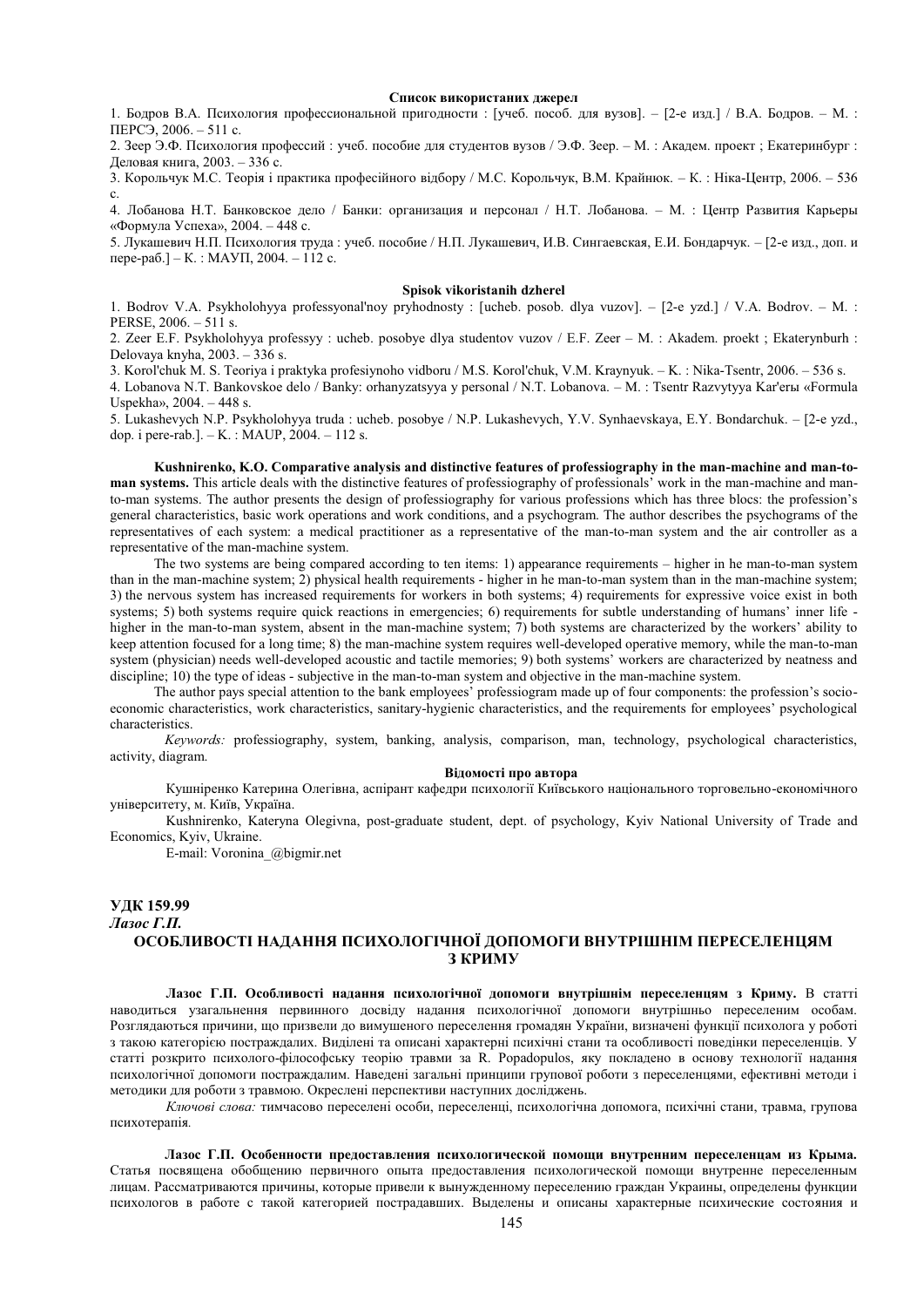особенности поведения переселенцев. В статье излагается психолого-философская теория травмы R. Popadopulos и, созланная на ее основе технология оказания психологической помоши постралавшим. Рассматриваются основные принципы групповой работы с переселенцами, эффективные методы и методики для работы с травмой.

Ключевые слова: временно переселенные лица, переселенцы, психологическая помощь, психические состояния, травма, групповая психотерапия.

Постановка проблеми. За даними Агентства ООН у справах біженців, станом на 1 вересня 2014 року кількість внутрішньо перемішених осіб в Україні сягнула 259.471 тис. осіб. Також у звіті організації зазначається, що 243,896 тис. осіб внутрішніх переселенців походять зі східних областей України, а 15,845 тис.  $oci6 - 3$  Криму [1].

Проблема надання психологічної допомоги переселенцям не нова для світу, проте є зовсім новою і неопанованою для вітчизняних фахівців. Зазначимо, що наразі в Україні немає навіть усталеного терміна, який використовується щодо громадян України, які були вимушені тимчасово виїхати зі своїх домівок в інші області країни. Так, у літературних джерелах і офіційних документах, у повсякденній мові фахівців трапляються різні визначення цієї категорії осіб: тимчасово переселені особи, внутрішньо переміщені особи (ВПО), переселенці, вимушені мігранти, внутрішні біженці тощо. Зазначимо, що правозахисники наголошують на тому, що саме термін «внутрішньо переміщені особи» максимально відповідає міжнародній правовій практиці і має бути поширений в Україні. У своїй роботі та в даному тексті ми застосовуємо термін «переселенці» як синонім до юридичного терміна «внутрішньо переміщені особи».

3 метою окреслення суб'єкта надання психологічної допомоги скористаємося визначенням Управління Верховного комісара ООН у справах біженців (УВКБ ООН). Внутрішньо переміщеними особами вважаються люди, змушені залишити свої домівки (місця проживання) для того, щоб уникнути наслідків збройного конфлікту (ситуації загального насилля, порушень прав людини) або стихійних лих чи техногенних катастроф, які не перетнули визнаний на міжнародному рівні державний кордон країни [1]. Уточнимо, що в сучасних українських реаліях причинами переміщення людей пов'язані із вчиненим щодо них та членів їхніх родин насильством, переслідуванням, військовими або терористичними діями, реальною загрозою бути переслідуваними за ознакою національної приналежності, віросповідання, мови, а також у випадках масового порушення соціального порялку чи захоплення територій проживання іншою країною.

Зрозуміло, що всім цим людям, які залишили домівки та рідну землю, роботу, родичів і друзів (близький соціум), необхідна психологічна допомога при адаптації до нових умов життя.

Аналіз останніх досліджень і публікацій. Проблема надання психологічної допомоги біженцям, переселенцям чи їх психологічного супроводу не нова для світу, проте є зовсім новою і неопанованою для вітчизняних фахівців. Розглянемо сучасні існуючі підходи щодо цієї проблеми разом із первинними висновками нашого дослідження.

Мета статті полягає в узагальненні отриманого досвіду практичної роботи із переселенцями з Криму, а саме: визначити функції психолога, психічні стани переселенців, теоретико-практичну модель роботи з постраждалими.

Виклад основного матеріалу і результатів дослідження. Насамперед окреслимо коло функцій психологів, залучених до роботи з переселенцями. Як зазначає Г. У. Солдатова, що вивчала організацію та роботу відповідних психологічних служб в Росії, психолог, який працює з переселенцями, виконує насамперед функцію посередника між культурами і допомагає як суспільству, так і мігрантам [2]. На наш погляд, очевидно, для сучасної Росії (завдяки своїм особливостям) дуже актуальним є питання толерантного ставлення до власних (внутрішніх) мігрантів, а також подолання проблеми мігрантофобії. Вивчення ж досвіду західних фахівців, які давно працюють з проблемами мігрантів та біженців, показує, що окрім психологічної підтримки, допомога їм передбачає асиміляцію в нових культурних умовах та адаптацію до незвичних умов життя [3; 5; 7].

Наш власний досвід роботи з переселенцями дає змогу визначити наступні головні функції психолога, який злійснює психологічну лопомогу внутрішньо перемішеним особам: 1. Психологічна алаптація (опрацювання важких стресових станів; допомога у сприйнятті змін і поверненні до життя; допомога у асиміляції та інтеграції отриманого досвіду і створенні нових життєвих перспектив); 2. Соціальна адаптація (допомога тимчасовим переселенцям в адаптації до нового середовища (місця переїзду).

Як коментар до виділених функцій наведемо важливе спостереження, працюючи з переселенцями з Криму, ми взагалі не стикалися з проблемою мігрантофобії в нашому суспільстві, стосовно ж до переселенців із Сходу України, то ситуація є дещо складнішою, хоча і вона зовсім не має ознак мігрантофобії з боку суспільства.

Для того щоб ефективно організувати роботу з психологічної допомоги вимушеним переселенцям, необхідно мати чітке розуміння їхніх психічних станів, спричинених травматичною ситуацією.

Події, які примушують людей зриватись з місць, залишати свої домівки, настільки виходять за межі нормального життя, що переживаються як надзвичайно стресові для всіх, хто опинився в таких ситуаціях (незважаючи на те, чи від їжджали вони через тривожні відчуття, чи через реальну загрозу життю під час розгортання військових дій). Психологи так само мають зважати на те, що переселенці опиняються в таких стресових умовах щонайменше декілька разів: до переселення, під час переселення і після свого переселення. Розглянемо загальні особливості психічних станів та пов'язані з ними проблеми у переселенців, що були спричинені їх вимушеним переміщенням.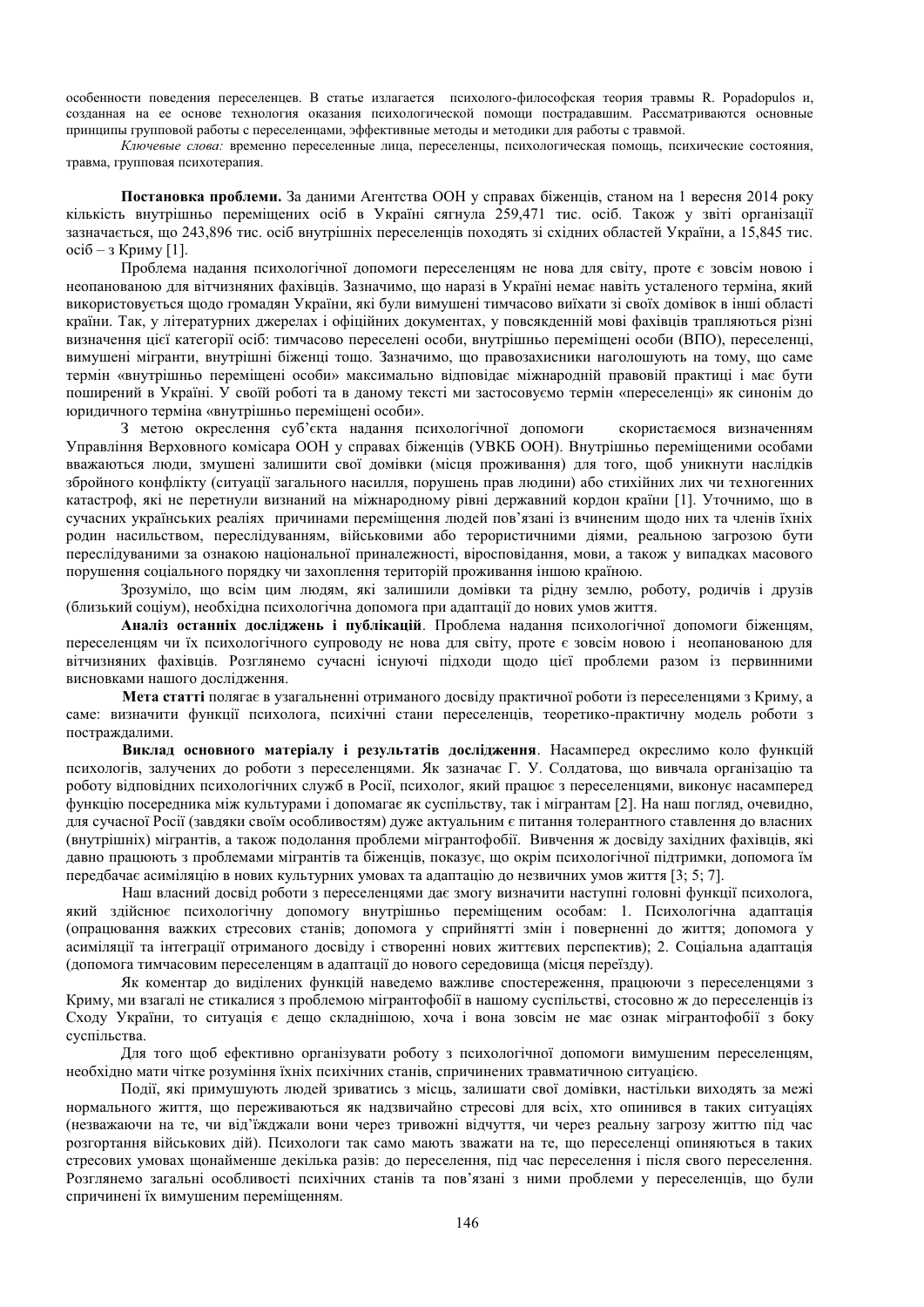Порушення в *афективній сфері*. Такого роду порушення могли виявлятись в «емоційному отупінні», стані пригніченості, роздратованості, похмурості, нездатності відчувати радість, любов, творчий підйом. Для переселенців були характерні відчуття безпорадності (особливо в перші два – три тижні). Загострювались внутрішньоособистісні конфлікти й кризи. Зазвичай, з'являлось почуття провини та сорому. Часто напади сильної провини призволили ло проявів аутоагресії (самозвинувачення, самопокарання тошо). Піл час індивідуальної роботи нами спостерігались прояви образи та замкненості, пов'язані з ідеєю про те, що їх ніхто не здатен зрозуміти (ніхто з психологів «не побував у їхній шкурі»). Так само спостерігались постійний неспокій, різноманітні страхи аж до параноїдальних думок. Описані афективні переживання часто викликають соматизацію у переселенців, і їхні симптоми проявляються у вигляді головного болю та розладів травлення.

Порушення у когнітивній сфері. У переселенців часто спостерігались погіршення пам'яті, концентрації уваги, виразна неуважність і забудькуватість. На початку роботи фіксувались амнезія щодо сумних подій і, навпаки, нав'язливі спогади, повтори. Часто переселенці розповідали про дуже явні (документальні), жахливі сни. Частими були скарги на безсоння, неможливість розслабитися, так звані «рвані сни». Запахи, музика, звуки, події – будь-що могло нагадати їм про травматичні ситуації. Звертала на себе увагу виразна внутрішня конфліктність щодо цінностей та ідеалів, головних уявлень про себе, світ, інших людей. Характерною була різка зміна життєвих засад: з оптимізму щодо майбутнього до безнадії та відчаю.

Зміни у поведінці. Звертали на себе увагу такі особливості поведінки переселенців, як непередбачуваність вчинків, надлишкова розгальмованість, немотивована пильність. Інколи навіть зовсім невинні стимули могли викликати агресивну афектацію або переляк. Виразною була алогічність і непосліловність у вчинках.

Підґрунтям цих поведінкових проявів, за нашими спостереженнями, є брак довіри (або втрата довіри до будь-чого/будь-кого). У місцях розміщення переселенців виникає багато конфліктів, мешканці живуть ізольовано, майже не спілкуються між собою, відчувається відчуженість і недовіра одне до одного, до психологів, до представників влади тощо. Частим способом зниження тривоги є алкоголь та інші хімічні речовини. Зазначені вище труднощі зі сном (тривожні сновидіння, «рваний сон») призводять до недосипання та знесилення на фізичному рівні, пілсилюють роздратованість.

Як бачимо, описані психічні стани, що виникли внаслідок вимушеного переселення, схожі з основними симптомами реакції на стрес та на травму і можуть розвиватись у посттравматичні стресові розлади (ПТСР). Очевидною є актуальність роботи з травмою, а першочерговим завданням - опрацювання травматичних переживань переселенців.

Існує багато теорій стосовно травми, її наслідків та шляхів їх долання (психологічних, психотерапевтичних, медичних, філософських) [4; 6; 7; 8]. З поміж них ми обрали для своєї роботи з переселенцями парадигму бачення травми та опрацювання її наслідків, яка видається нам перспективною у психологічній допомозі такого роду контингенту.

Отже, ми послуговувались ідеями відомого американського вченого R. Papadopulos, викладених ним у його психолого-філософській теорії травми [8]. Розглядаючи етимологію терміна «травма», R. Papadopulos акцентує увагу на тому, що цей термін походить від давньогрецького дієслова «teiro», що має дві конотації: 1) закарбування – закарбовувати; 2) відтирати, стирати щось. Таким чином, термін «травма» має два протилежних значення: у людей, які зазнали психологічної травми різного ступеня важкості внаслідок травматичних подій, може відбуватися процес закарбування травми, або вони можуть, навпаки, знаходити після пережитих подій нові сенси існування, підійти до так званого почуття відтворення (бо травма «витирає» попередні сенси, цінності, плани, рутину життя). Кінцевою метою психологічної допомоги травмованим людям має бути перехід до переосмислення травми, нового погляду на подальше життя, до формування його нових цілей, цінностей і сенсу, пошуку відповідних ресурсів.

У своїй роботі з переселенцями ми дотримувались саме цих ідей. Пропонуємо опис теоретичної моделі роботи з травмою внутрішньо переміщених осіб з Криму, створеної на основі теорії R.Papadopulos та апробованої нами під час надання психологічної допомоги.

Спочатку зазначимо, що, з психологічної точки зору реакції на стресові і травматичні події, які призвели до переселення, можуть варіюватися залежно від цілої низки змінних, а саме:

- особистісної: історія життя (анамнез), психологічні особливості, копінг-стратегії, захисні механізми, ригідність/лабільність, сильні/слабкі сторони, соціальний статус, освіта тощо;
- «соціального капіталу» (стосунки, наявність підтримки): сім'я (нуклеарна, розширена), спільноти (місцеві, етнічні, міжнародні);
- гендеру;
- фактичних обставин травматичних подій: очікуваність/неочікуваність подій, ізоляція, тривалість травматичної події, тривалість афектації;
- сенсу, що мають травматичні події: політичний, релігійний, ідеологічний тощо;
- досвіду схожих подій;
- існування налії вілсутність налії.

Зазначимо, що кожна з виділених змінних може зумовлювати реакцію на травматичну подію та процес її усвідомлення, а також на причини, що призвели до переселення. В цілому, як зазначає R.Papadopulos, можна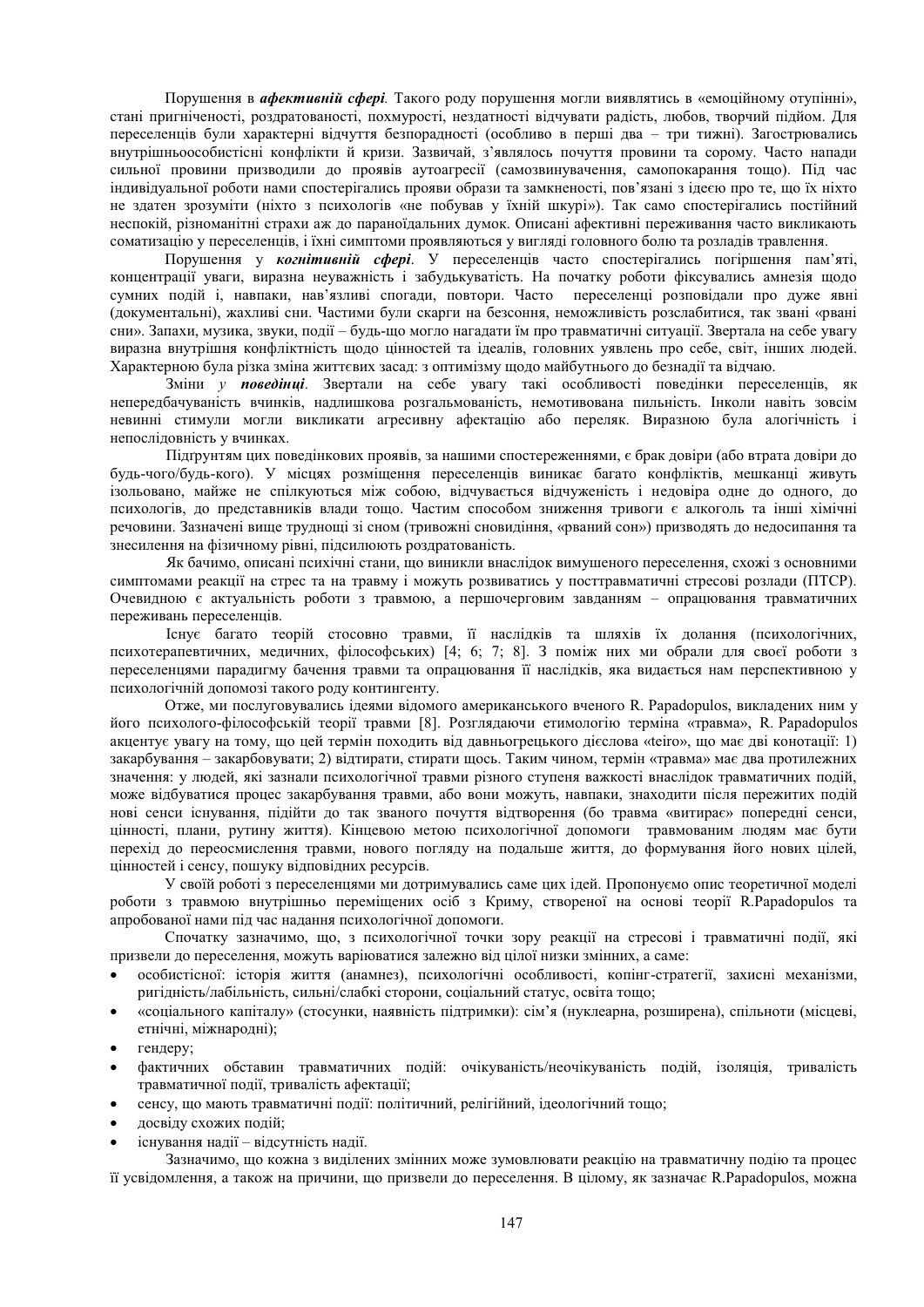виокремити наступні три великі групи можливих наслідків травми, що призвели до переселення: негативні, позитивні та нейтральні.

Негативна група наслідків. Звичайно, сама екстремальна подія і викликана нею психологічна травма можуть спричинити психічні розлади різного ступеня важкості. У наданні психологічної допомоги переселениям важливо визначити ступінь важкості них розлалів. Згілно з R. Papadopulos, ми пропонуємо застосовувати таку диференціацію:

1) звичайні людські страждання (ЗЛС) (ordinary human suffering (ОНS)) – це найпоширеніша відповідь людини на трагедію в житті. Страждання не завжди спричиняє патологічний стан; страждання є частиною життя і не завжди є доцільним застосовувати фармакологію та патологізувати проблему людини;

2) травматичні психологічні реакції (ТПР) (distressful psychological reaction (DPR)) – це афект, який не завжди потребує уваги спеціалістів. Звичайна людська стійкість здатна подолати цей тип афекту.

3) психіатричні розлади (ПР) (psychiatric disorder (PD)). Найпоширенішим типом розвитку цього афекту є ПТСР, яке потребує професійного втручання як лікарів-психіатрів, так і психотерапевтів.

Позитивна група наслідків. Друга категорія можливих психологічних наслідків для переселенців стосується явищ, які зазвичай лежать у фокусі уваги саме психологічної/психотерапевтичної теорії і практики. Безперечно, існують люди, які не тільки "виживають" після нелюдських тортур і пережитих жорстких обставин зі значним ступенем цілісності, а ще й можуть психологічно зміцнюватися внаслідок безпосереднього впливу травматичних подій. Завдяки такій динаміці та психологічній трансформації ця категорія наслідків отримала назву «розвиток, активований лихом» [8]. До цієї групи зараховують усі позитивні зміни, які є прямим результатом пережитих страждань. Існує велика кількість людей, які завдяки переосмисленню своїх страждань змогли перетворити трагічний досвід на позитивні зміни, знайти нові сили та відчути потяг до прогресивного розвитку. Саме вивчення таких випадків вносить нові напрями у дослідження травми, розроблення її теорії, заперечує загальноприйняту тенденцію фармакологізації та патологізації людських страждань. Приклад таких випадків забезпечує доказовий базис для «відтирання» («стирання») травматичних переживань (друге семантичне значення травми), тобто травма в таких випадках розглядається як категорія, що слугує очищенню віл поперелніх життєвих пріоритетів та забезпечує "чистий аркуш" для початку нового життя. Варто зазначити, що позитивний розвиток, «*розвиток, активований лихом»*, має тривалу історію дослідження, яку започаткували ще філософи і письменники давніх часів. В психології ці ідеї доповнили теорію травми досить пізно (переважно роботами К. Юнга та В. Франкла). В. Франкл на власному досвіді в'язня концтабору часів Другої світової війни продемонстрував всьому світу, як можна трансформувати свої страждання, надаючи їм сенс. Як свідчать дані літератури, останнім часом у дослідженнях теорії і практики травми ці ідеї починають переважати  $[3; 8; 9]$ . Наразі в літературі можна натрапити на багато термінів і визначень, які мають таке саме значення, що и «розвиток, активований лихом»: зростання, пов'язане зі стресом; розвиток, пов'язаний із кризою; посттравматичне зростання; позитивні перетворення внаслідок травми; страждання, що призвели до позитивної трансформації.

Шо стосується переселенців, то, за нашим досвідом, дотримуватись такого напряму психологічної допомоги достатньо важко, адже спочатку дуже складно зосередитись на позитивних результатах від тих травматичних полій, які спричинили переселення, поневіряння та трулноші на всіх шаблях існування. Олнак, попри короткий проміжок часу нашої роботи можемо навести яскраві приклади саме такої трансформації травми.

Молодий лікар-татарин, який переселився разом з родиною з Криму, організував медичну службу в санаторії, де проживають переселенці. Згодом ця служба перетворилась на систему аптек і надання допомоги лікарів різного профілю, стала відома навкруги. Молодий лікар захопився цією справою, отримав не тільки цікаву роботу, а й визнання і авторитет серед переселенців і місцевих жителів.

Чоловік середнього віку, який був змушений виїхати з Криму, залишивши там свою родину, досить складно адаптувався до нових умов життя (постійно пригнічений стан, поганий сон, брак апетиту). Але згодом він почав опікуватись іншими, менш захищеними у соціальному і фізичному плані групами переселенців, став координатором громадської організації, а потім зайнявся політичною діяльністю і захистом прав переселенців, ставши досить відомою людиною.

Генує багато прикладів військових, які були вимушені залишити територію Криму, але не зрадили і залишились вірними присязі та змогли знайти себе під час АТО, їхні героїчні вчинки передаються з «уст в уста» і перетворюються ледь не на легенди.

Нейтральна група наслідків. Третій варіант виходу з кризової ситуації пов'язаний із актуалізацією психологічної стійкості. Стійкість - це термін, який у фізиці означає здатність тіла не змінювати свої властивості. Психологи пропонують у пьому випалку метафорично розглялати люлину, родину або суспільство як еластичні утворення, які мають витримувати тиск і не змінювати свої основні пінності, сенси та злібності. Ло того ж, однією з найважливіших якостей людської стійкості є релятивний процес. За визначенням F. Walsh, це означає, що людина є більш стійкою, якщо вона включається у спільну взаємну підтримку людей один одному [10].

Більшість людей справді не потребують професійної допомоги, тому що багато проявів їхнього здорового функціонування залишаються незмінними та не залежать від подій, які змінили їхнє життя. І, як би пафосно це не звучало, справді прекрасно - бачити гідність і стійкість людського духу, які переважають, зміцнюються в жахливих умовах деградації, безпорадності, приниження, реального збитку та втрат.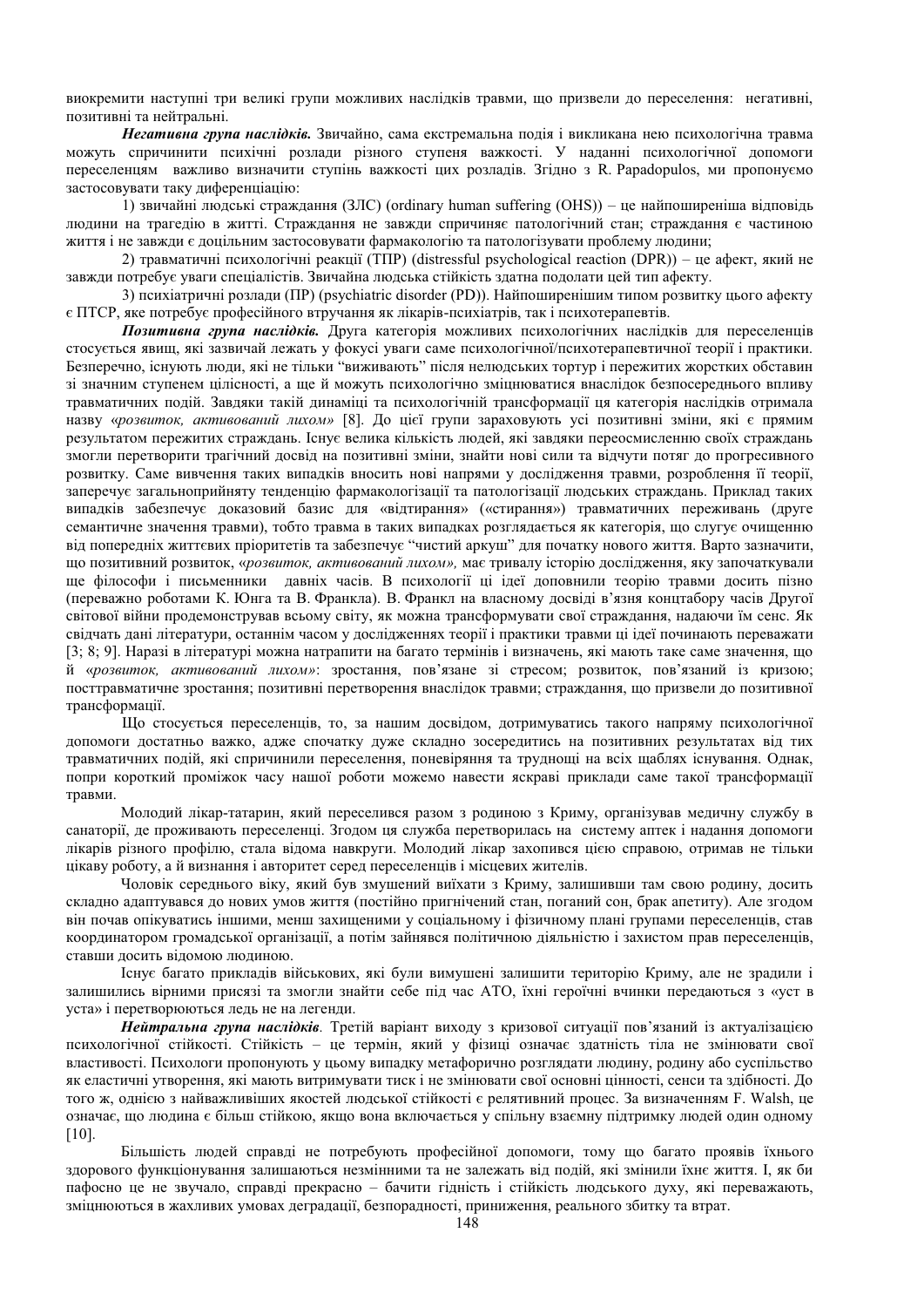Описані три варіанти розвитку наслідків травми у переселенців не виключають один одного. Важливо відстежувати під час роботи різні комбінації описаних проявів у динаміці і в хронологічному порядку. За нашими спостереженнями, при наданні психологічної допомоги переселенці, як правило, спочатку реагують негативно, через місяць-два - нейтрально, а згодом - позитивно.

У ліагностуванні вимушених переселенців з Криму ми використовували «Решітку травми» (*табл. 1*).

*Ɍɚɛɥɢɰɹ*

| Решітка травми (за R. K Papadopoulos) |                                            |                                                     |                                                 |                                          |                                   |
|---------------------------------------|--------------------------------------------|-----------------------------------------------------|-------------------------------------------------|------------------------------------------|-----------------------------------|
| Рівні локалізації                     | Негативний ефект травми                    |                                                     |                                                 | Нейтральний                              | Позитивний                        |
| порушення                             |                                            |                                                     |                                                 | ефект                                    | ефект травми                      |
|                                       |                                            |                                                     |                                                 | травми                                   |                                   |
|                                       | розлади<br>Психіатричні<br>$\widehat{\Xi}$ | реакції<br>равматичні<br>(TIP)<br>психологічні<br>⊨ | людське<br>(3JIC)<br>EH<br>страждан<br>Звичайне | здатність<br>відновлюватись<br>Стійкість | лихом<br>Розвиток,<br>активований |
| Індивідуальний                        |                                            |                                                     |                                                 |                                          |                                   |
| Сімейний                              |                                            |                                                     |                                                 |                                          |                                   |
| Общинний (на рівні громади)           |                                            |                                                     |                                                 |                                          |                                   |
| Суспільство/культура                  |                                            |                                                     |                                                 |                                          |                                   |

Ця таблиця заповнювалась шоло кожного переселения, з яким ми працювали. По суті, «Решітка травми» допомагає робити первинну діагностику та відстежувати динаміку змін. Таблиця фіксує три основні групи реакцій на травматичний досвід (горизонтальні колонки), а також чотири рівні локалізації порушення (індивідуальність, сім'я, громада (община), суспільство/культура). Досвід роботи з переселенцями з Криму свідчить, що в діагностичній роботі важливо не лише визначити ступінь важкості психічного стану, але й зупинитись також на важливих для існування людини контекстах (сім'я, спільнота, культура/суспільство), адже залежно від них травматизація може відбуватися на різних рівнях і з різними наслідками. Так, наприклад, багато з представників кримськотатарської спільноти, які вимушені були переселитися до центральних областей України, переживають травму більше на культурному і соціальному рівні, маючи в історії свого народу трагічні події, пов'язані зі сталінською депортацією. Вони вже втрачали свою землю, і повторення такої втрати є основною травмою, яку вони переживають на екзистенційному рівні. Водночас перспектива заново будувати свій дім, впорядковувати своє життя на новому місці не викликає у них того трагізму, який відчутно люзвляється в переселении, що мають слов'янські етнічні корені. З оглялу на не має правильно вибудовуватися психологічна допомога переселенцям. За допомогою таблиці психолог може визначити і відмітити рівень порушення та відповідний ефект травми, позначивши дату першої зустрічі, а при наявності очевидних змін внаслідок психологічної роботи - вносити нові відомості щодо зміни рівня чи ефекту для спостереження за динамікою цих змін.

Перейдемо до розгляду психологічної/психотерапевтичної роботи з переселенцями. Спочатку зазначимо, що в роботі з переселенцями ми дотримувались загальної моделі психологічного втручання при роботі з травмованими клієнтами. Попередньою фазою втручання є фаза стабілізації, головна мета якої – сприяння входженню травмованої людини у процес відновлення. Особа, що пережила травматичні події, обережно виводиться з початкового шокового стану, сталії заперечення і лише потім пілводиться до прийняття реальності свого травматичного досвіду. Лише після цього людина є готовою до психотерапії, якщо у ній є необхілність.

Світова практика надання психологічної допомоги переселенцям, біженцям та мігрантам свідчить, що існує багато підходів до виокремлення груп для психотерапевтичної роботи [5; 6]. Ми послуговувались наступним розподілом: групи дітей, групи дорослих, групи людей похилого віку; інколи окремо збиралися групи кримських татар; групи роботи з координаторами та волонтерами.

и свідчить наш досвід надання психологічної допомоги переселенцям, групова робота найефективніший метол роботи з ланим контингентом постражлалих. Зазначимо, що злебільшого піл час групової роботи переселениі проговорювали своє занепокоєння побутом, дуже рідко – майбутнім, вирішували конфліктні ситуації. Згодом групи набули більшої періодичності та цільності, сталого психотерапевтичного формату. Окремо було проведено декілька груп з кримськотатарськими переселенцями з огляду на їхню культурну специфіку (вони були більш «закритими» емоційно, порівняно з іншими: з одного боку, було важливо їх інтегрувати до загальної спільноти переселених, з іншого боку, вони краще і безпечніше почувались v колі «своїх»).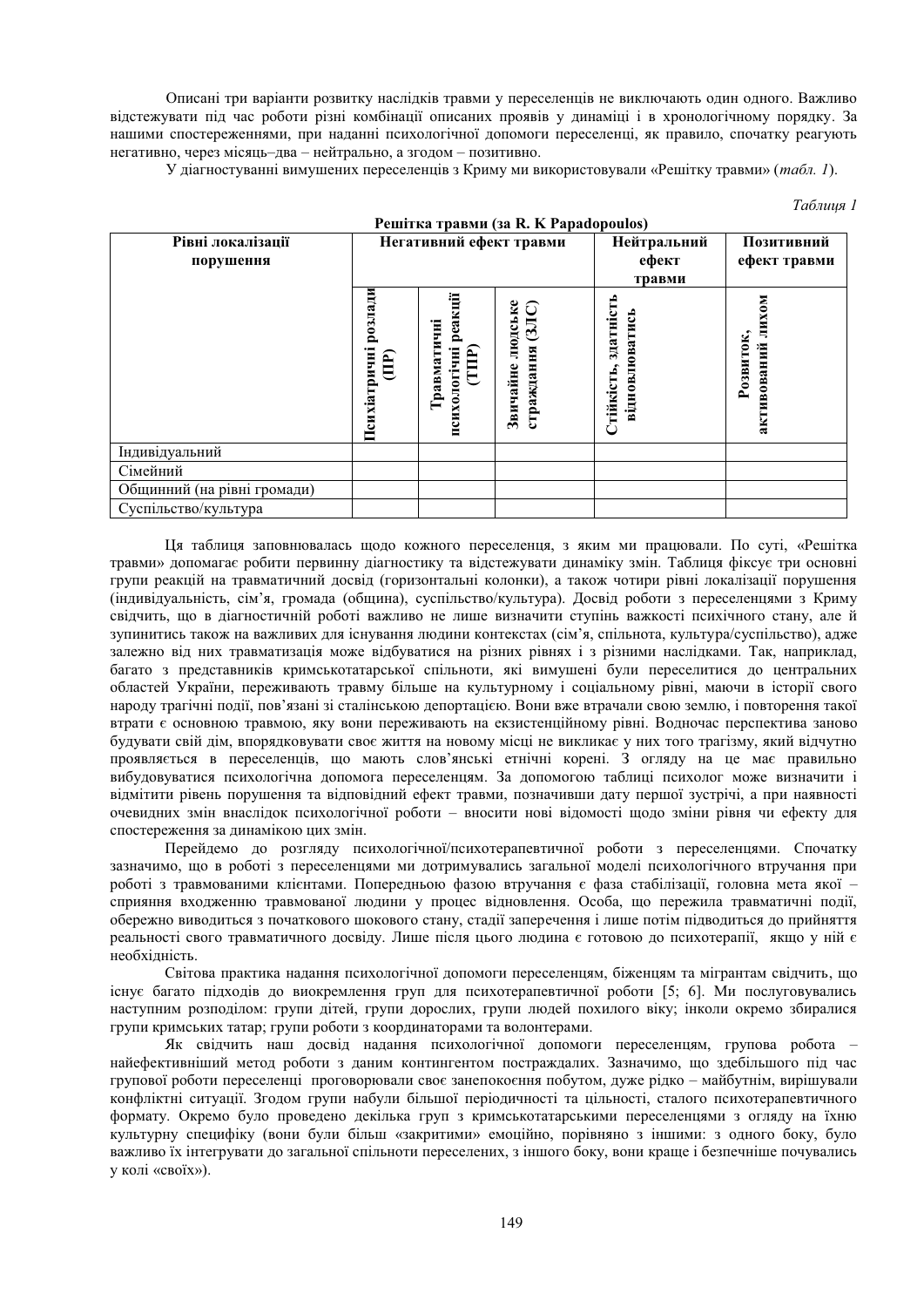Отриманий досвід проведення низки груп з переселенцями дозволяє виділити такі загальні принципи роботи групи $^{\rm l}$ :

1). Постійне утримання важливого контексту, про який йшлося в теоретичній моделі: ми розглядаємо переживання переселенців з Криму як екзистенційну проблему (інколи прірву), а не як патологічний стан.

2). Створення безпечного простору. Важливо вілстежувати і пілтримувати безпечний простір у групі протягом усього часу її роботи (дбайливе ставлення до кожного, один до одного; пояснення того, що відбувається; впевненість у конфіденційності; щирість). Дбайливе ставлення виявлялося, наприклад, у тому, що ми надавали вибір самому члену групи відповідати чи не відповідати на телефонний дзвінок під час зустрічі (адже у членів групи спостерігалась тривога з приводу родичів, що залишились в Криму; інколи були дзвінки зі служби зайнятості тощо). Так само ми пропонували їм самостійно формувати правила роботи групи (символічно ми бачили цей процес як відновлення переселенцями контролю над своїм життям) і обережно підказували деякі важливі моменти (наприклад, правило не виходити за межі приміщення, де проходить група без попередження та пояснень).

3). Утримання від травматизації. Особливо під час перших груп ми намагались стримувати сильну афектацію переселенців та подробиці їх розповідей про поневіряння і трагічні події. Оскільки група перебувала в досить тривожному стані, багато з учасників відчували провину, страх та сором за те, що з ними трапилось важливо було їх стабілізувати. (Так, наприклад, коли жінка похилого віку почала розповідати про жахи підпалу її дверей «чемними людьми у зеленому» за те, що вона була активісткою опозиційної партії, члени групи, недослухавши, почали непокоїтись, плакати тощо).

4). Розвиток довіри одне до одного. Поряд зі створенням безпечного простору ми стежили за тим, щоб члени групи ставилися одне до одного шанобливо і обережно. Особливо пильними ми були під час розповідей про трагічні події, про мрії та фантазії тощо. Часто ми дозволяли собі деякі інформаційні блоки щодо важливості усіх процесів, які відбуваються в групі. Це помітно знижувало тривожність.

5). Постійне відстеження у групі динаміки та балансу сил, контролю тощо. Інколи групу важливо було контролювати з точки зору проявів афектації, інколи, навпаки, ми надавали більше свободи й можливості самопрояву.

6). Надання місця і простору для скарг. Коли група є достатньо згуртованою і безпечною, важливо надавати слово учасникам групи, охочим поскаржитися і поплакати. Розуміння того, що група – майже єдине місце, де можна жалітися, скаржитися і плакати, є дуже важливим етапом розвитку групи та психотерапевтичного процесу. При цьому психотерапевти (ведучі) мають особливо пильно стежити за зворотним зв'язком. Часто у деяких членів групи через власну специфіку опрацювання переживань такий формат викликає роздратування («скільки можна це чути», «ви вже казали про це», «днями нічого не роблять, тільки жаліються» і т. ін.).

7). Формування ідеї взаємної підтримки в групі переселенців: і в групі, і поза її межами вони є одне в одного, можуть і повинні допомагати і підтримувати одне одного (ідея релятивізму за F. Walsh [10]).

8). Фасилітація розв'язання проблем. Одним із прийомів під час роботи груп був мозковий штурм. За допомогою цього прийому ми залучали всіх учасників вирішувати актуальні проблеми, що час від часу виникали в учасників (на яку пропозицію щодо роботи пристати, як вирішити питання з сусідами в Криму, як знайти орендаторів у залишені квартиру чи будинок тощо).

9). Створення перспективи подальшого «*розвитку, активованого лихом»* (переоцінка та рефлексія трагічного досвіду, асиміляція здобутків, орієнтація на ресурси, сильні сторони, постановка планів, розширення перспектив, підвищення самооцінки, інколи пошук нової місії). У цьому випадку ми застосовували багато діалогічних технік, елементи футуропрактики («Конструювання майбутнього»), символдраматичні мотиви «Будівництво будинку» (груповий образ), «Я - через 5 (10) років» (мовчазний образ).

10). Застосування творчих завдань та елементів арт-терапії. Група готувала колажі з різних тем («Джерела ресурсів», «Позитивні/негативні наслідки переселення» тощо). Застосовувались також мовчазні і групові образи з кататимно-імагінативної психотерапії («Безпечне місце», «Улюблена казка дитинства», «Подорож до невідомого місця»).

11). Навчання основним методам саморегуляції, боротьби зі стресом. Було створено банк ідей щодо ресурсів і різних способів саморегуляції. Також ми пропонували учасникам багато відповідних вправ (вправи і методики з тілесно-орієнтованої терапії - «Ключ Алієва»; І. Шультц (I. Schultz) аутогенне тренування або прогресивна м'язова релаксація; вправа «Уявні рухи - пальці рук»; різні дихальні вправи: квадратне дихання, вправа «Дихання через долоні» тощо).

Група сприяє набуванню навичок опікування себе, навичок спілкування, взаємної підтримки, згуртування сімей і спільнот.

12). Заохочення гумору в групі. За нашим досвідом, така форма розрядки не є проявом опору складним, непережитим переживанням, а скоріше допомагає вільнішому почуванню себе в групі, її згуртуванню (членів групи об'єлнували олнакові жарти), вілволікає віл важких лумок і переживань.

 $\overline{a}$ 1

Зазначимо, що описані принципи є першим результатом рефлексії практичного досвіду і у подальшому вони можуть змінюватися, доповнюватися тощо.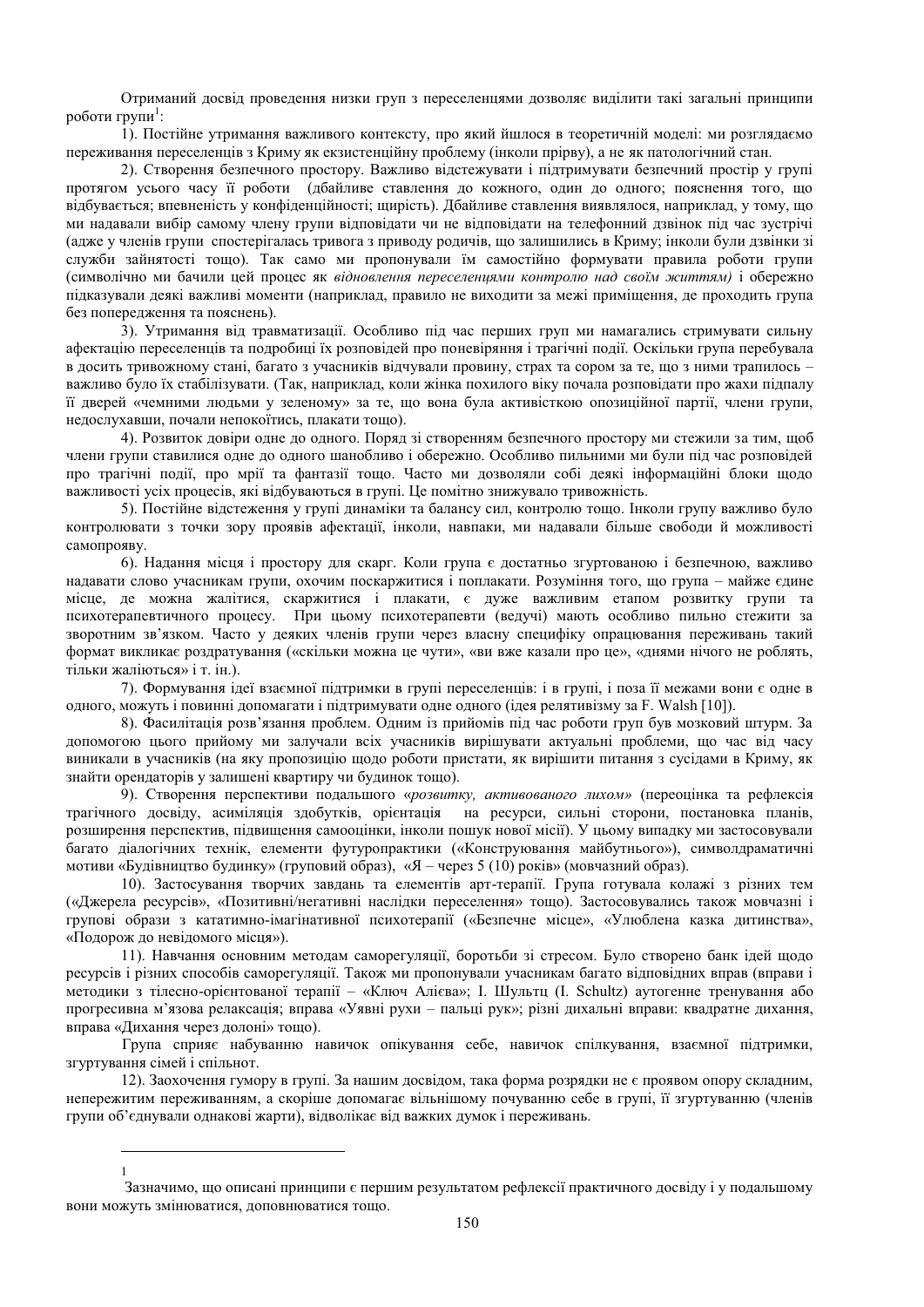**Висновки.** Таким чином, підсумовуючи викладений матеріал, можемо зазначити, що психологічна допомога тимчасово переселеним особам повинна бути своєчасною та обов'язково комплексною. Власний досвід роботи з переселенцями з Криму дає змогу визначити головні функції психолога: допомога у психологічній та соціальній адаптації. Травматична ситуація переселення спричинила зміни у психічних станах людей, що змінили їх повелінку. Розуміння психічних станів переселенців визначає завлання психологічної роботи з ними: опрацювання та переосмислення травми, формування нового погляду на подальше життя, що призводить до формування його нових цілей, цінностей і сенсу, пошуку відповідних ресурсів. Свою ефективність доводить групова форми роботи з переселенцями, а метод символдрами, низка вправ для саморегуляції, вправи когнітивно-біхевіоральної психотерапії допомагають поступово опрацьовувати травматичні переживання.

Перспективи подальших досліджень. Незважаючи на те, що глибшої рефлексії отриманого практичного досвіду з цієї проблеми ще не існує з об'єктивних обставин (досить короткий проміжок часу), вважаємо, що робота з психологічної та соціальної адаптації переселенців, опрацювання складних переживань і надання допомоги із стабілізації психічних станів переселенців проводиться ефективно. Наразі сформовано загальні принципи надання психологічної допомоги переселенцям з Криму, триває дослідницька робота з апробації різних методик і технік, узагальнюється досвід колег – співробітників кризового медикопсихологічного центру при Інституті психології імені Г.С. Костюка НАПН України, психологів «Психологічної служби Майдану», західними науковцями, що є фахівцями в цій галузі.

Вважаємо, що подальший аналіз і узагальнення практики надання психологічної допомоги переселенцям, проведення спеціальних досліджень сприятимуть розробленню як теорії психологічної роботи з травмою і її наслідками у вітчизняних умовах, так і методичних і суто практичних аспектів надання допомоги постраждалим.

## Список використаних джерел

1. Конфлікт в Україні змушує все більше людей залишати свої оселі. - [Електронний ресурс]. http://unhcr.org.ua/uk/novini/novyny/1333-konflikt-v-ukrajini-zmushue-vse-bilshe-lyudej-zalishati-svoji-oseli. - Ha3Ba 3 ekpahy.

2. Психологическая помощь мигрантам: травма, смена культуры, кризис идентичности / [под ред. Г. У. Солдатовой]. - М.: Смысл, 2002. - 479 с.

3. Hárdi, L. Psychotherapy and psychosocial care of torture survivor refugees in Hungary / L. Hárdi, A. Kroo // Torture Volume.  $-$ No  $21. -$  November,  $2011. - P. 84-97.$ 

4. Horowitz, M. J. Signs and symptoms of posttraumatic stress disorder / M. J. Horowitz, N., N. Wilner, N. Kaltreider, W. Alvarez // Archives of General Psychiatry.  $- 1980$ .  $-$  Vol. 37.  $-$  P. 85–92.

5. Kenneth, E. Miller. Rethinking a Familiar Model: Psychotherapy and the Mental Health of Refugees / Kenneth E. Miller // Journal of Contemporary Psychotherapy.  $-$  Vol. 29.  $-$  No. 4.  $-$  1999.  $-$  P. 283–306.

6. Kira, I. Torture assessment and treatment: the wraparound approach / I. Kira // Traumatology.  $-$  2002.  $-$ #8 (1) .  $-$  P. 23–51.

7. Kristal-Andersson, B. Psychology of the refugee, the immigrant and their children: Development of a conceptual framework and application to psychotherapeutic related support work / B. Kristal-Andersson. - Department of Psychology, University of Lundt,  $2000 - 370$  p.

8. Papadopoulos, R.K. Refugees, home and trauma. In Therapeutic Care for Refugees. No Place Like Home / [edited by R. K. Papadopoulos]*. ±* London : Karnac, 2002*. ±* (Tavistock Clinic Series)*.* ± 356 p.

9. Park, C. Assessment and prediction of stress-related growth / C. Park, L.H. Cohen, R. Murch // Journal of Personality.  $-1996$ .  $# 64. - P. 71-105.$ 

10. Walsh, F. Normal Family Processes / F. Walsh.  $-$  (Second edition) .  $-$  New York: Guilford Press, 1993.  $-$  365 p.

11. Zung, W.W.K. A Self-Raiting Depression Scale / W.W.K. Zung // Archives of General Psychiatry.  $-$  V. 12, Jan.  $-$  1965.  $-$  P.  $63 - 70.$ 

# **Spisok vikoristanih dzherel**

1. Konflikt v Ukrajini zmushuje vse bil'she ljudej zalishati svoji oseli. – [Elektronnij resurs]. http://unhcr.org.ua/uk/novini/novyny/1333-konflikt-v-ukrajini-zmushue-vse-bilshe-lyudej-zalishati-svoji-oseli. - Nazva z ekranu.

2. Psihologicheskaja pomoshh' migrantam: travma, smena kul'tury, krizis identichnosti / [pod red. G. U. Soldatovoj]. – M. : Smysl,  $2002. - 479$  s.

3. Hárdi, L. Psychotherapy and psychosocial care of torture survivor refugees in Hungary / L. Hárdi, A. Kroo // Torture Volume. -No  $21. -$  November,  $2011. - P. 84-97.$ 

4. Horowitz, M. J. Signs and symptoms of posttraumatic stress disorder / M. J. Horowitz, N., N. Wilner, N. Kaltreider, W. Alvarez // Archives of General Psychiatry.  $-1980$ .  $-\text{Vol}$ . 37.  $-\text{P}$ . 85–92.

5. Kenneth, E. Miller. Rethinking a Familiar Model: Psychotherapy and the Mental Health of Refugees / Kenneth E. Miller // Journal of Contemporary Psychotherapy.  $-$  Vol. 29.  $-$  No. 4.  $-$  1999.  $-$  P. 283–306.

6. Kira, I. Torture assessment and treatment: the wraparound approach / I. Kira // Traumatology.  $-$  2002.  $-$ #8 (1) .  $-$  P. 23–51.

7. Kristal-Andersson, B. Psychology of the refugee, the immigrant and their children: Development of a conceptual framework and application to psychotherapeutic related support work / B. Kristal-Andersson. - Department of Psychology, University of Lundt,  $2000 - 370$  p.

8. Papadopoulos, R.K. Refugees, home and trauma. In Therapeutic Care for Refugees. No Place Like Home / [edited by R. K. Papadopoulos]. - London : Karnac, 2002. - (Tavistock Clinic Series). - 356 p.

9. Park, C. Assessment and prediction of stress-related growth / C. Park, L.H. Cohen, R. Murch // Journal of Personality. -1996. - $# 64. - P. 71-105.$ 

10. Walsh, F. Normal Family Processes / F. Walsh.  $-$  (Second edition) .  $-$  New York : Guilford Press, 1993.  $-$  365 p.

11. Zung, W.W.K. A Self-Raiting Depression Scale / W.W.K Zung, // Archives of General Psychiatry.  $-$  V. 12, Jan.  $-$  1965.  $-$  P. 63 $-$ 70.